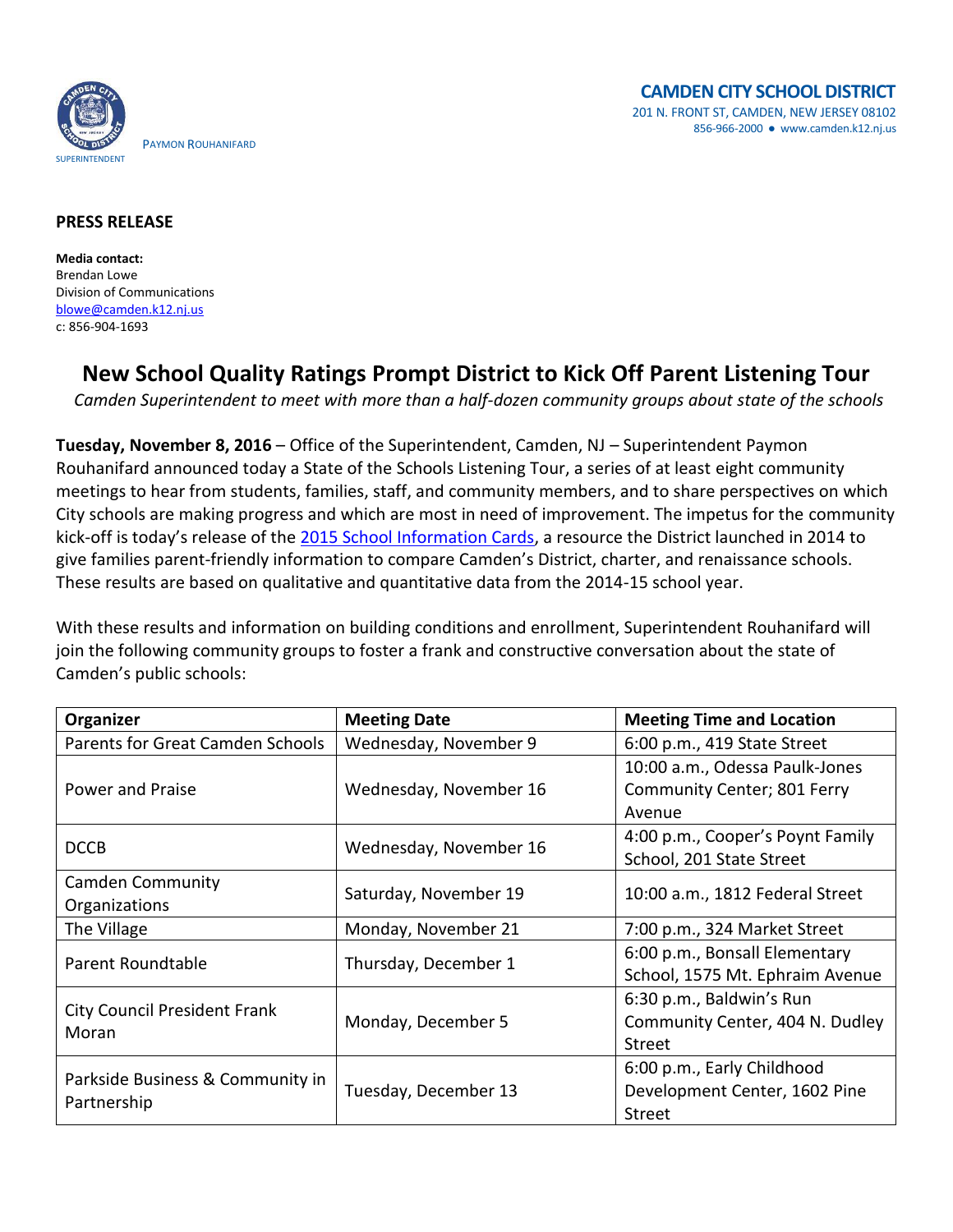"Overall, our schools are making progress, but we have a long way still to go before every child in Camden is attending a high-quality school," said Superintendent Rouhanifard. "Before I give my next progress report in mid-December, I want to make sure my perspective reflects the everyday experiences our students, families, staff, and community members have with our schools. I'm looking forward to sitting down with a variety of community groups, listening to their members' experiences, and learning from these important conversations."

The results from the 2015 School Information Cards are available now due to reporting timelines from the first year of PARCC administration. They show gains in public schools—District, charter, and renaissance—across the City. For example, on the 2014 School Information Cards, only three of 24 elementary/middle schools were rated On Track or Making Progress. On the 2015 School Information Cards, eight elementary/middle schools reached these top scores.

Camden School Information Cards give four possible overall School Quality Ratings: On Track, Making Progress, Needs Improvement, and Under Performing. These scores are determined by students' academic performance—largely based on students' progress on PARCC, the state test—and a school visit whereby a group of school leaders visit the school for in-person observation.

The latest School Information Card results saw 23 schools improve their school visit score, which involves school leaders from a mix of District, charter, and renaissance schools visiting the school to evaluate its environment and culture. Just two schools received a lower score on their school visit in 2015 than the year before.

Ten Camden schools earned high ratings for academic performance, including two District schools—Dr. Charles E. Brimm Medical Arts High School and Creative Arts Morgan Village Academy (9-12). The academic rating was based on students' PARCC scores from spring 2014, when the test was administered for the first time.

The District is working toward a five-year target of 85 percent of students attending a school that is either On Track or Making Progress. In order to continue making progress toward this goal, the District will work with its families, educators, and school partners to drive improvements that will lead to more students being able to attend high-quality schools.

Now that PARCC scores are being processed more quickly, future rounds of school information cards are expected to be released much closer to the relevant school year. The 2016 SICs, for example, are expected to be released this winter.

The State of the Schools Listening Tour will inform Superintendent Rouhanifard's State of the Schools address in December, which will be presented as part of the regular progress reports on the District's strategic plan, [Phase Two of the Camden Commitment.](http://www.camden.k12.nj.us/apps/pages/index.jsp?uREC_ID=229399&type=d&termREC_ID=&pREC_ID=538539) Since being appointed Superintendent in August 2013, Rouhanifard has held 70 community meetings.

"Meeting directly with parents is the best way to hear what is happening in our schools," said City Council President Frank Moran, who is partnering with the District and Board member Taisha Minier to host a community meeting in his ward. "Our schools have made real progress, but this is not the time to rest on our